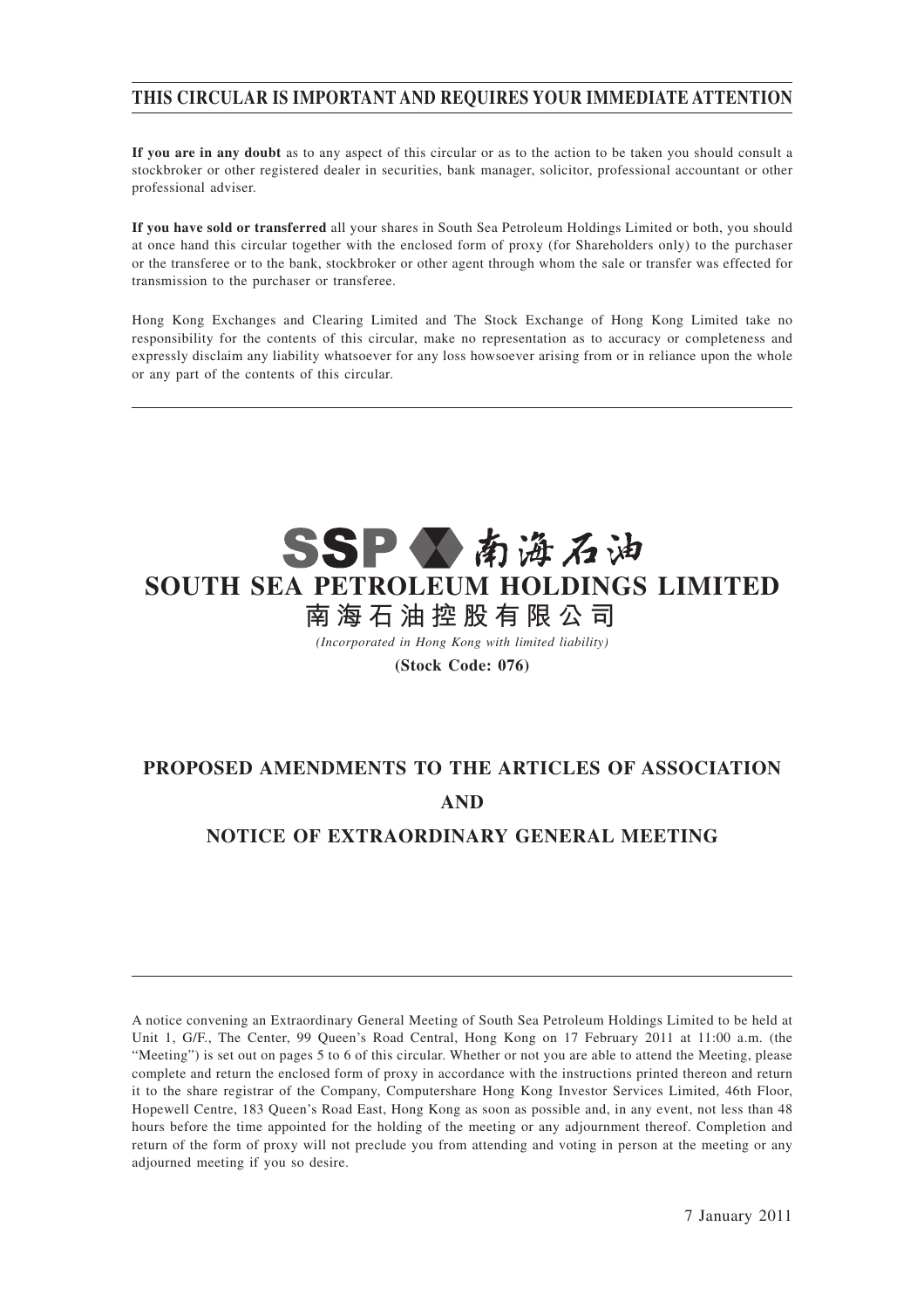## Page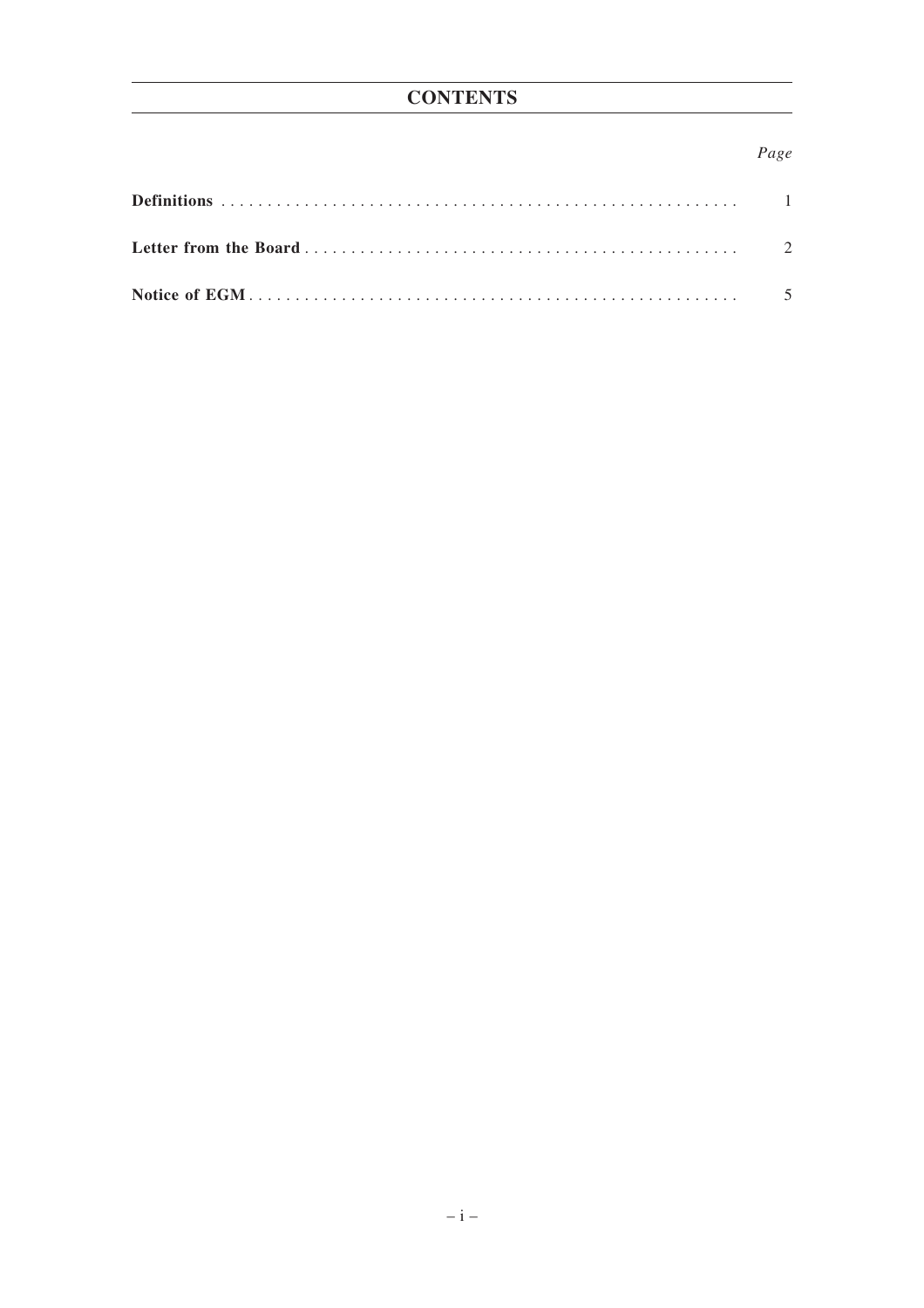## **DEFINITIONS**

|  |                              |  |  |  | In this circular, unless the context otherwise requires, the following expressions shall |  |
|--|------------------------------|--|--|--|------------------------------------------------------------------------------------------|--|
|  | have the following meanings: |  |  |  |                                                                                          |  |

| "Articles of Association" | articles of association of the Company                                                                                                                                                                                                                                                                                                                                                                                                                                                                 |
|---------------------------|--------------------------------------------------------------------------------------------------------------------------------------------------------------------------------------------------------------------------------------------------------------------------------------------------------------------------------------------------------------------------------------------------------------------------------------------------------------------------------------------------------|
| "Board"/"Directors"       | the board of directors of the Company                                                                                                                                                                                                                                                                                                                                                                                                                                                                  |
| "Companies Ordinance"     | the Companies Ordinance (Chapter 32) of the laws of<br>Hong Kong                                                                                                                                                                                                                                                                                                                                                                                                                                       |
| "Company"                 | South Sea Petroleum Holdings Limited, a company<br>incorporated in Hong Kong with limited liability and the<br>securities of which are listed on the Stock Exchange                                                                                                                                                                                                                                                                                                                                    |
| "Corporate Communication" | any document issued or to be issued by the Company for<br>the information or action of holders of any of the<br>Company's securities, including but not limited to: (a) the<br>directors' report, its annual accounts together with a copy<br>of the auditor's report and, where applicable, its summary<br>financial report; (b) the interim report and, where<br>applicable, its summary interim report; (c) a notice of<br>meeting; (d) a listing document; (e) a circular; and (f) a<br>proxy form |
| "EGM"                     | an extraordinary general meeting to be held and convened<br>to obtain the Shareholders' approval of the Proposal on<br>17 February 2011                                                                                                                                                                                                                                                                                                                                                                |
| "Latest Practicable Date" | 4 January 2011                                                                                                                                                                                                                                                                                                                                                                                                                                                                                         |
| "Listing Rules"           | Rules Governing the Listing of Securities on the Stock<br>Exchange                                                                                                                                                                                                                                                                                                                                                                                                                                     |
| "Shareholders"            | the shareholders of the Company                                                                                                                                                                                                                                                                                                                                                                                                                                                                        |
| "Stock Exchange"          | the Stock Exchange of Hong Kong Limited                                                                                                                                                                                                                                                                                                                                                                                                                                                                |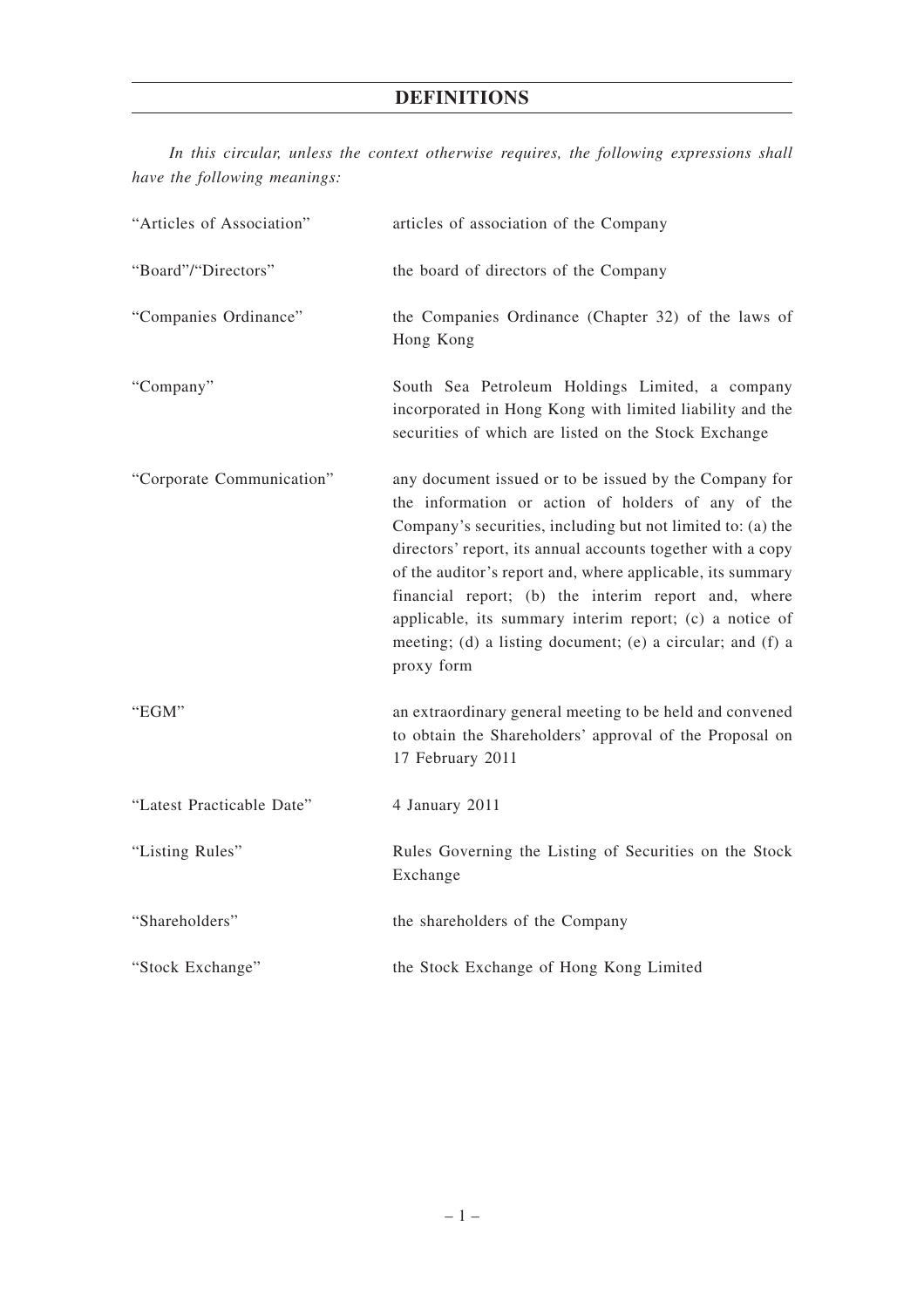#### **LETTER FROM THE BOARD**

## SSP公南海石油 **SOUTH SEA PETROLEUM HOLDINGS LIMITED 南 海 石 油 控 股 有 限 公 司**

*(Incorporated in Hong Kong with limited liability)* **(Stock Code: 076)**

*Executive Directors:* Mr. Zhou Ling *(Chairman)* Ms. Lee Sin Pyung *(Managing Director)* Ms. Zhang Xue

*Independent Non-Executive Director:* Mr. Lu Ren Jie Mr. Chai Woon Chew Mr. Ho Choi Chiu

*Registered Office:* Unit 6605, 66/F., The Center 99 Queen's Road Central Hong Kong

7 January 2011

*To the Shareholders*

Dear Sir or Madam,

## **PROPOSED AMENDMENTS TO THE ARTICLES OF ASSOCIATION AND NOTICE OF EXTRAORDINARY GENERAL MEETING**

Reference is made to the announcement dated 30 December 2010.

The purpose of this circular is to provide you with information relating to the proposed amendments to the Articles of Association (the "Proposal") and the notice of the EGM.

#### **Background**

In view of the amended Rule 2.07A of the Listing Rules and the commencement of Part 6 of Companies (Amendment) Ordinance 2010 relating to the use of electronic means or website for communication with shareholders, the Board proposes that certain amendments to be made to the relevant provisions of the Company's Articles of Association to conform to such amendments to the Listing Rules and the Companies Ordinance.

The proposed amendments to the Articles of Association are to enable the Company to send or supply the Corporate Communication to the Shareholders using electronic means or by making them available on the Company's website in satisfaction of the Company's obligation to send a printed copy thereof to the Shareholders to the extent permitted under the Companies Ordinance, the Listing Rules and the Company's constitutional documents.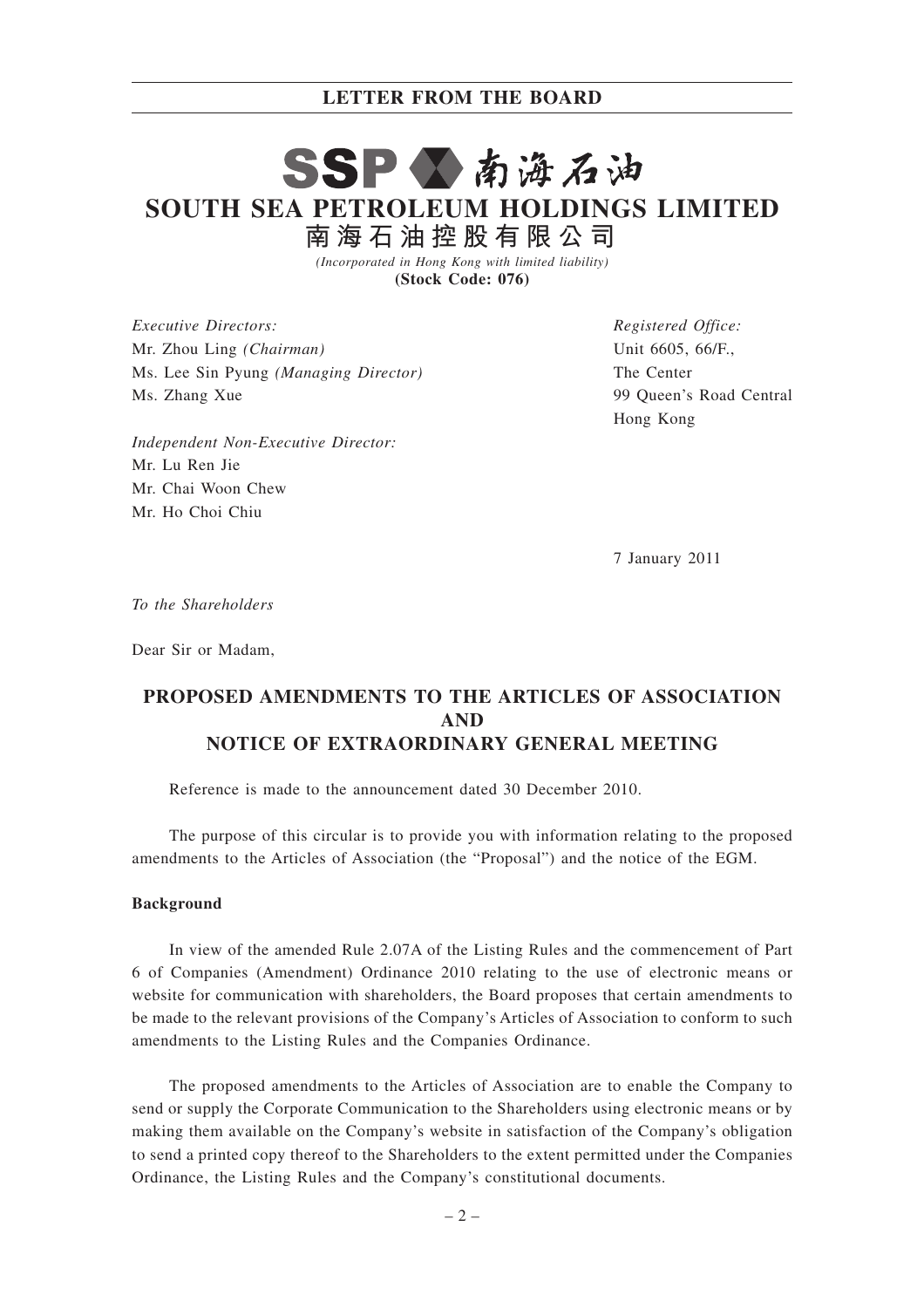### **LETTER FROM THE BOARD**

#### **Articles to be Amended**

*(a) Article 2*

By inserting the following definitions in the Article 2:

""Corporate Communication" shall mean any document issued or to be issued by the Company for the information or action of holders of any of its securities, including but not limited to: (a) the directors' report, its annual accounts together with a copy of the auditor's report, where applicable, its summary financial report; (b) the interim report and, where applicable, its summary interim report; (c) a notice of meeting; (d) a listing document; (e) a circular; and (f) a proxy form, within the meaning ascribed thereto under the Listing Rules;

"Electronic Means" includes sending or otherwise making available to the intended recipients of the communication in the electronic format;

"Listing Rules" means Rules Governing the Listing of Securities on the Stock Exchange of Hong Kong Limited."

*(b) Article 132*

The existing Article 132 reads:

"Any notice or other document (including a share certificate) may be served on or delivered to any Member by the Company either personally or by sending it through the post in a prepaid letter addressed to such Member at his registered address as appearing in the Register or by delivering it to or leaving it at such registered address as aforesaid or, in the case of any notice, by sending the same by telex, cable, facsimile or other electronic communication to the address for the time being so notified by such Member. In the case of joint holders of a share, service or delivery of any notice or other document on or to one of the joint holders shall for all purposes be deemed a sufficient service on or delivery to all the joint holders."

By deleting the existing Article 132 in its entirety and replacing therewith the following as new Article 132:

"Except as otherwise provided in these Articles, any Corporate Communication and any notices or other documents (including a share certificate) may be served by the Company on any Member either personally or by sending it through the post in a prepaid letter addressed to such Member at his registered address as appearing in the Register or, to the extent permitted by the Companies Ordinance and the Listing Rules, by Electronic Means by transmitting it to any electronic number or address or website supplied by the Member to the Company or by placing it on the Company's website provided that the Company has obtained either (a) the Member's prior express positive confirmation in writing or (b)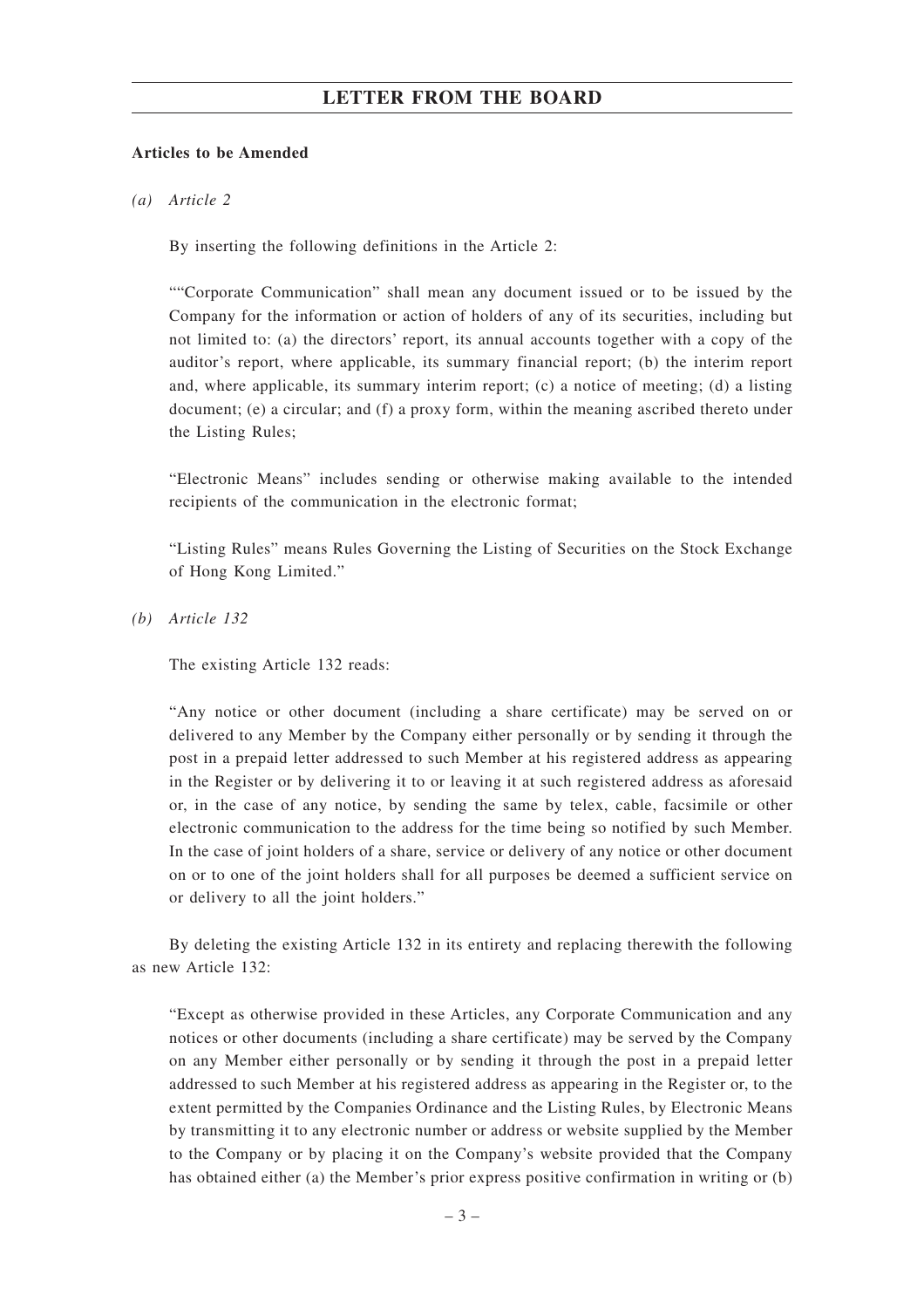### **LETTER FROM THE BOARD**

the Member's deemed consent, in the manner specified by the Companies Ordnance and the Listing Rules, to receive or otherwise have made available to him notices and documents to be given or issued to him by the Company by such Electronic Means, or (in the case of notice) by advertisement published in the manner prescribed under the Companies Ordinance and the Listing Rules. In the case of joint holders of a share, all notices shall be given to that holder for the time being whose name stands first in the Register and notice so given shall be sufficient notice to all the joint holders."

#### **Confirmation**

Our legal advisers have confirmed that the Proposal is in compliance with the requirements of the Listing Rules and the laws of Hong Kong. The Company also confirms that there is nothing unusual about the proposed amendments for a company listed in Hong Kong.

#### **EGM and Recommendation**

An EGM will be held and convened to obtain the Shareholders' approval of the Proposal on 17 February 2011. The Directors consider that the Proposal is in the interests of the Company and the Shareholders as a whole. Accordingly, the Directors recommend the Shareholders to vote in favour of the special resolution as set out in the notice of EGM.

#### **Responsibility Statement**

This circular includes particulars given in compliance with the Listing Rules for the purpose of giving information with regard to the Company. The Directors collectively and individually accept full responsibility for the accuracy of the information contained in this circular and confirm, having made all reasonable enquiries, that to the best of their knowledge and belief there are no other facts the omission of which would make any statement contained herein misleading.

> By order of the board of directors **South Sea Petroleum Holdings Limited Zhou Ling** *Chairman*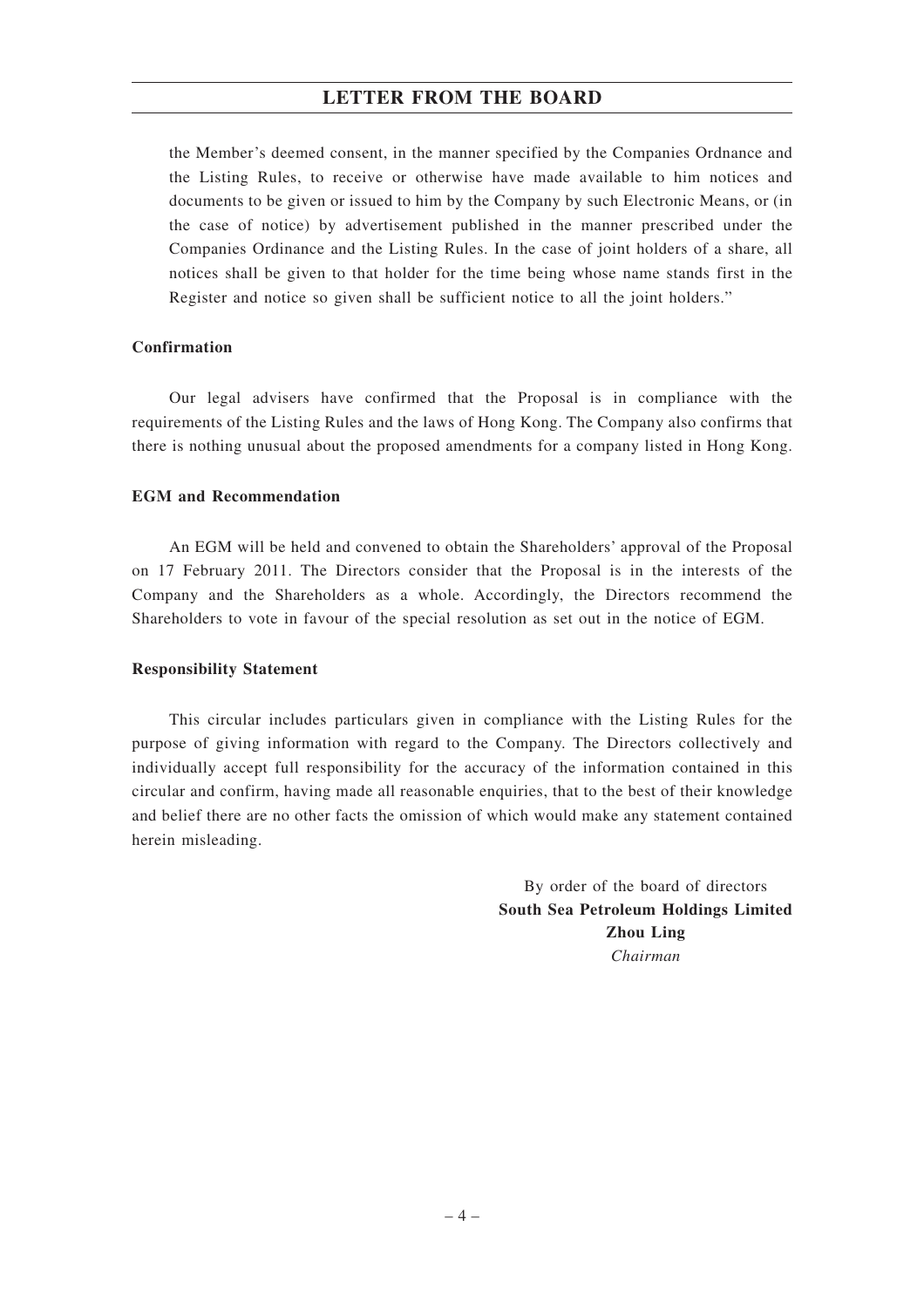## **NOTICE OF EGM**

# SSP公南海石油 **SOUTH SEA PETROLEUM HOLDINGS LIMITED 南 海 石 油 控 股 有 限 公 司**

*(Incorporated in Hong Kong with limited liability)* **(Stock Code: 076)**

**NOTICE IS HEREBY GIVEN** that an extraordinary general meeting of South Sea Petroleum Holdings Limited (the "Company") will be held at 11:00 a.m. on 17 February 2011 at Unit 1, G/F., The Center, 99 Queen's Road Central, Hong Kong for the purpose of considering and if thought fit, passing, with or without modifications, the following resolution which will be proposed as a special resolution:

#### **SPECIAL RESOLUTION**

#### "**THAT**

(a) By inserting the following definitions in the Article 2:

"Corporate Communication" shall mean any document issued or to be issued by the Company for the information or action of holders of any of its securities, including but not limited to: (a) the directors' report, its annual accounts together with a copy of the auditor's report, where applicable, its summary financial report; (b) the interim report and, where applicable, its summary interim report; (c) a notice of meeting; (d) a listing document; (e) a circular; and (f) a proxy form, within the meaning ascribed thereto under the Listing Rules;

"Electronic Means" includes sending or otherwise making available to the intended recipients of the communication in the electronic format;

"Listing Rules" means Rules Governing the Listing of Securities on the Stock Exchange of Hong Kong Limited.

(b) By deleting the existing Article 132 in its entirety and replacing therewith the following as new Article 132:

Except as otherwise provided in these Articles, any Corporate Communication and any notices or other documents (including a share certificate) may be served by the Company on any Member either personally or by sending it through the post in a prepaid letter addressed to such Member at his registered address as appearing in the Register or, to the extent permitted by the Companies Ordinance and the Listing Rules, by Electronic Means by transmitting it to any electronic number or address or website supplied by the Member to the Company or by placing it on the Company's website provided that the Company has obtained either (a) the Member's prior express positive confirmation in writing or (b)